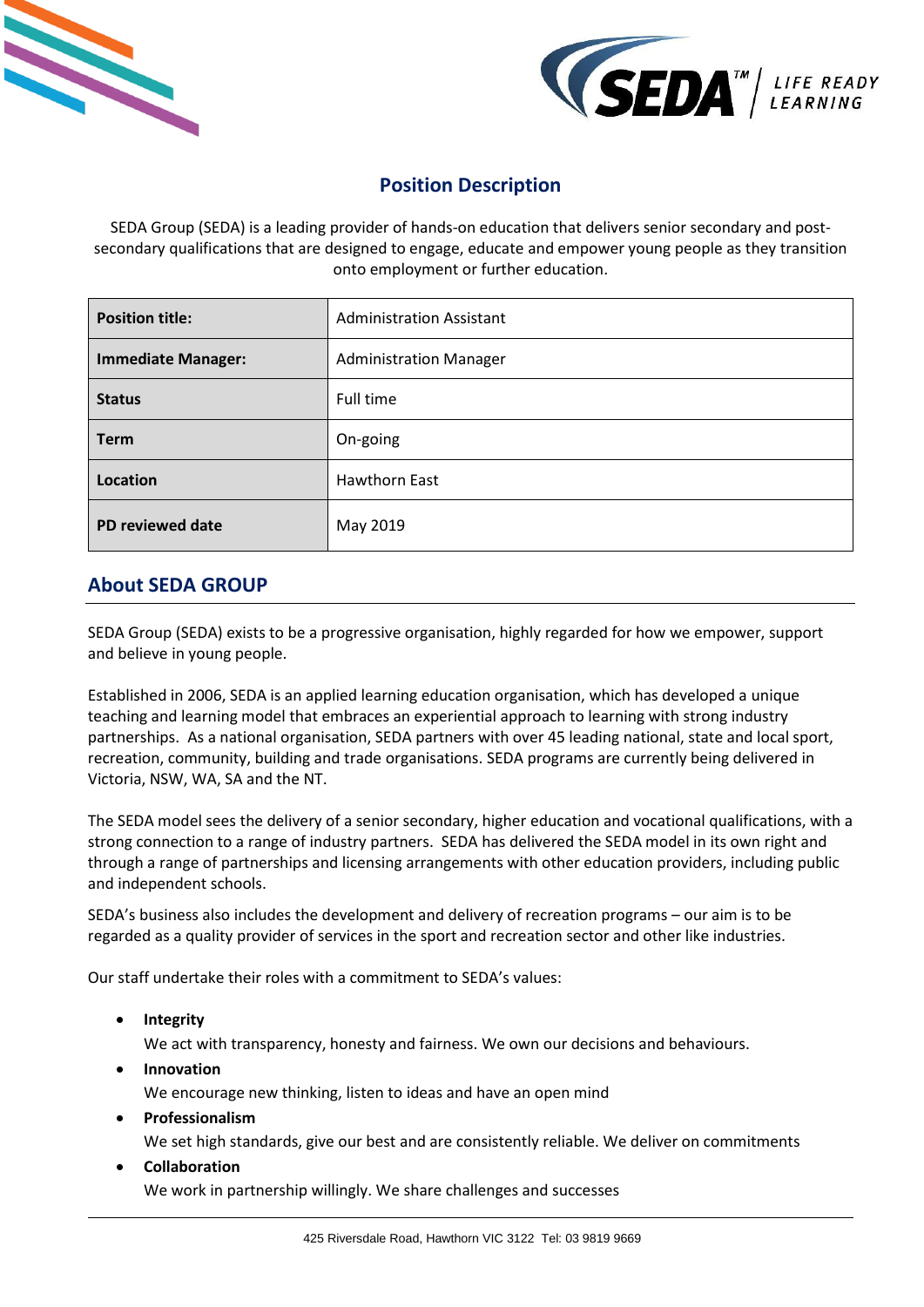## **Purpose of the role**

The primary purpose of this role is to be responsible for the effective and efficient administration of all aspects of SEDA Group's operations. Responsibilities cover a number of critical areas of the business including ASQA/VRQA/AQF compliance, DET and VET Funding Contract compliance, administration services provided to partners and stakeholders and general administration relating to SEDA Group's training and assessment services

#### **Key Duties**

- Assist with administration of VETTRAK student management system
- Contribute to the administration of SEDA Group enrolment processes
- Print and post/distribute certificates and statements of attainment
- Ensure organisation adheres to Quality and Compliance requirements
- Deal effectively with inbound calls and client queries

#### **Primary Responsibilities**

| <b>Accountabilities</b> | <b>Overview</b>                                                                                                                                                                                                                            |
|-------------------------|--------------------------------------------------------------------------------------------------------------------------------------------------------------------------------------------------------------------------------------------|
| <b>Administration</b>   | Assist with administration of VETTRAK student management system<br>$\bullet$<br>Assist with administration of VET Student Loans<br>$\bullet$<br>Deal effectively with inbound calls and client queries<br>$\bullet$                        |
|                         | Contribute to the administration of SEDA Group enrolment processes<br>$\bullet$<br>Monitor, collate and report on student attendance<br>$\bullet$<br>Administer data entry for student results, completions and cancellations<br>$\bullet$ |
|                         | Print and post/distribute certificates and statements of attainment<br>$\bullet$<br>Assist with the administration and preparation of training and assessment<br>$\bullet$<br>materials                                                    |
|                         | Create and maintain staff and student files including storage and archiving<br>$\bullet$<br>of files as directed<br>Assist with organising SEDA Group events<br>$\bullet$                                                                  |
|                         | • Assist with compilation and collation of surveys and evaluations as part of<br>the broader evaluation process/framework                                                                                                                  |
|                         | Assist in the administration of information sessions, inductions and<br>$\bullet$<br>enrolment days                                                                                                                                        |
|                         | Collect and process various forms ensuring accuracy of entered data<br>$\bullet$<br>Contribute to evidence of participation and quality checks in conjunction<br>$\bullet$<br>with the Quality and Compliance Manager                      |
|                         | Assist with printing and distributing enrolment packs<br>$\bullet$<br>Print and distribute student cards<br>$\bullet$<br>Assist with and undertake student file audits<br>$\bullet$                                                        |
| General                 | Support the administration team with administration tasks as required<br>$\bullet$<br>Maintain office, stationery, photocopying and general supplies in<br>$\bullet$                                                                       |
|                         | consultation with the Administration Coordinator<br>Assist with building maintenance requirements<br>٠                                                                                                                                     |
|                         | Contribute to SEDA Group Management or Administration meetings as<br>$\bullet$<br>required<br>Maintain and distribute minutes to meetings as required<br>$\bullet$                                                                         |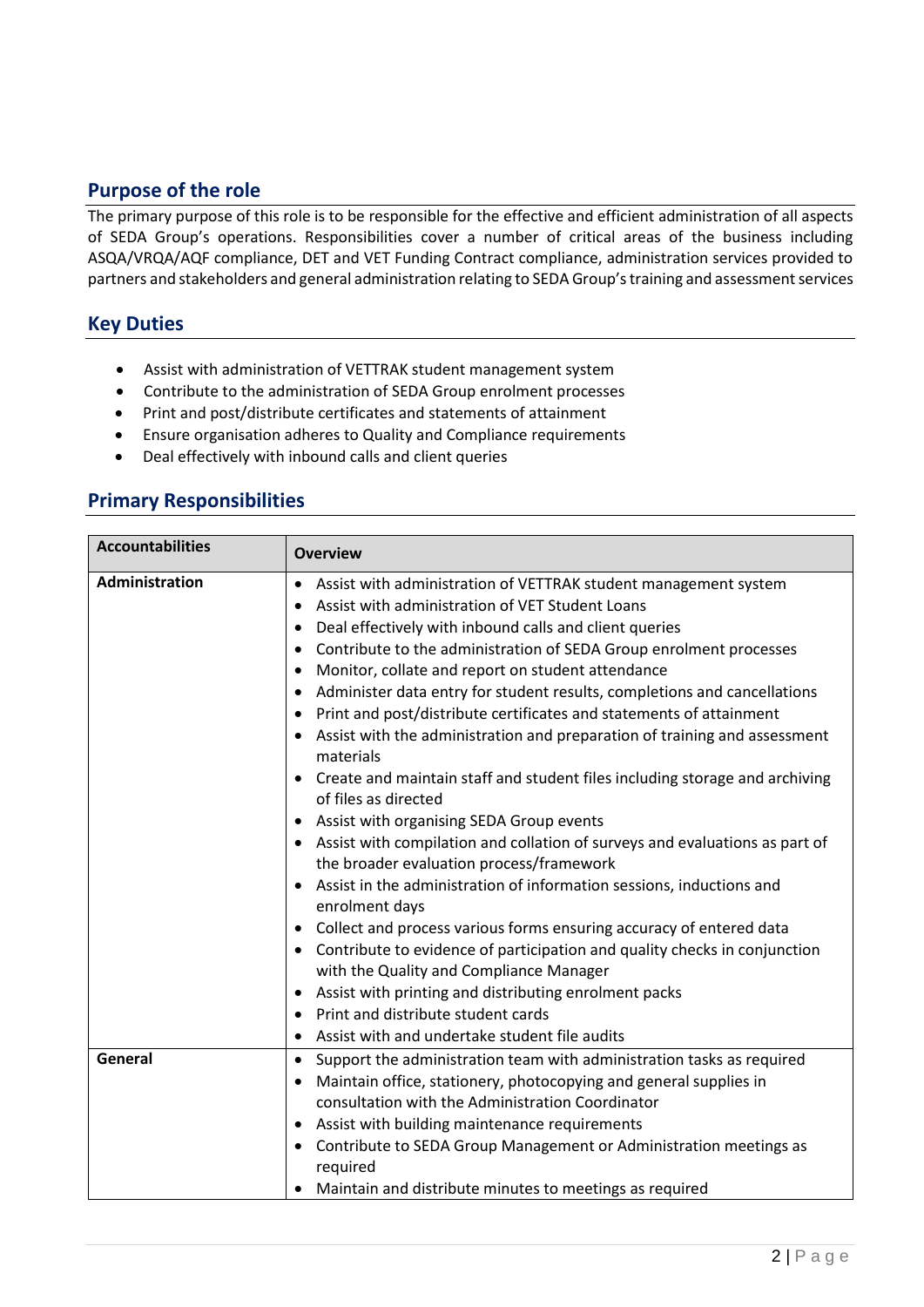|                                                                               | Adhere to SEDA Operations Manual and Business Processes<br>$\bullet$                                                                                                                                                                                                                                                                                                                                                                                                                                                                                                                                       |
|-------------------------------------------------------------------------------|------------------------------------------------------------------------------------------------------------------------------------------------------------------------------------------------------------------------------------------------------------------------------------------------------------------------------------------------------------------------------------------------------------------------------------------------------------------------------------------------------------------------------------------------------------------------------------------------------------|
| <b>Other</b>                                                                  | Ensure responsibility and accountability for adhering to the risk principles<br>$\bullet$<br>outlined in the Risk Management Policy and Procedures<br>Ensure organisation adheres to Quality and Compliance requirements<br>$\bullet$<br>Provide reception cover where required<br>$\bullet$                                                                                                                                                                                                                                                                                                               |
| <b>Facilitate continuous</b><br>improvement across all<br>aspects of the role | Develop and maintain a culture/environment which ensures best outcomes<br>$\bullet$<br>for all parties accessing the organisation<br>Continually evaluate and improve the quality of the position by showing<br>$\bullet$<br>initiative and foresight for effective change.<br>Actively participate in continuous improvement<br>$\bullet$                                                                                                                                                                                                                                                                 |
| <b>Associated Duties</b>                                                      | Attend and participate in relevant staff, department meetings and planning<br>$\bullet$<br>workshops<br>Work as an effective team member within the Administration team,<br>providing assistance and support as required to meet goals and objectives.<br>Undertake other duties which are appropriate to the level of the position,<br>as directed by the Manager.<br>Act in accordance with SEDA Group values and policies and procedures<br>$\bullet$<br>Cooperate with all health and safety policies and procedures and take all<br>٠<br>reasonable care for their own and others' health and safety. |

# **Key Relationships**

| <b>Internal</b>                            | External                                  |
|--------------------------------------------|-------------------------------------------|
| <b>RTO Senior Manager</b>                  | Students                                  |
| <b>Administration Manager</b>              | Parents                                   |
| <b>Administration Coordinator</b>          | <b>SEDA College Staff</b>                 |
| <b>SEDA Group Training Operations Team</b> | <b>Industry Partners and Stakeholders</b> |

# **Skills, Knowledge and Experience**

- Proven ability to take initiative, work autonomously and productively as part of a team, and establish and maintain professional relationships with key stakeholders both internal and external to an organisation
- Excellent interpersonal skills and proven ability to perform effectively as part of a team, to work independently and with minimal supervision and to work collaboratively with managers, staff and external parties.
- Demonstrated proven ability to produce high quality work, through demonstrated attention to detail and flexible approach to diverse work demands in a fast-paced environment.
- Excellent organisational skills including a demonstrated ability to initiate and follow up tasks, work independently, and prioritise and monitor progress to ensure the completion of work within agreed timelines.
- Strong administrative skills
- Proficiency in PC based software packages including Office and Outlook
- Well-developed communication skills with an ability to respond to phone or face-to-face enquiries in an effective and professional manner